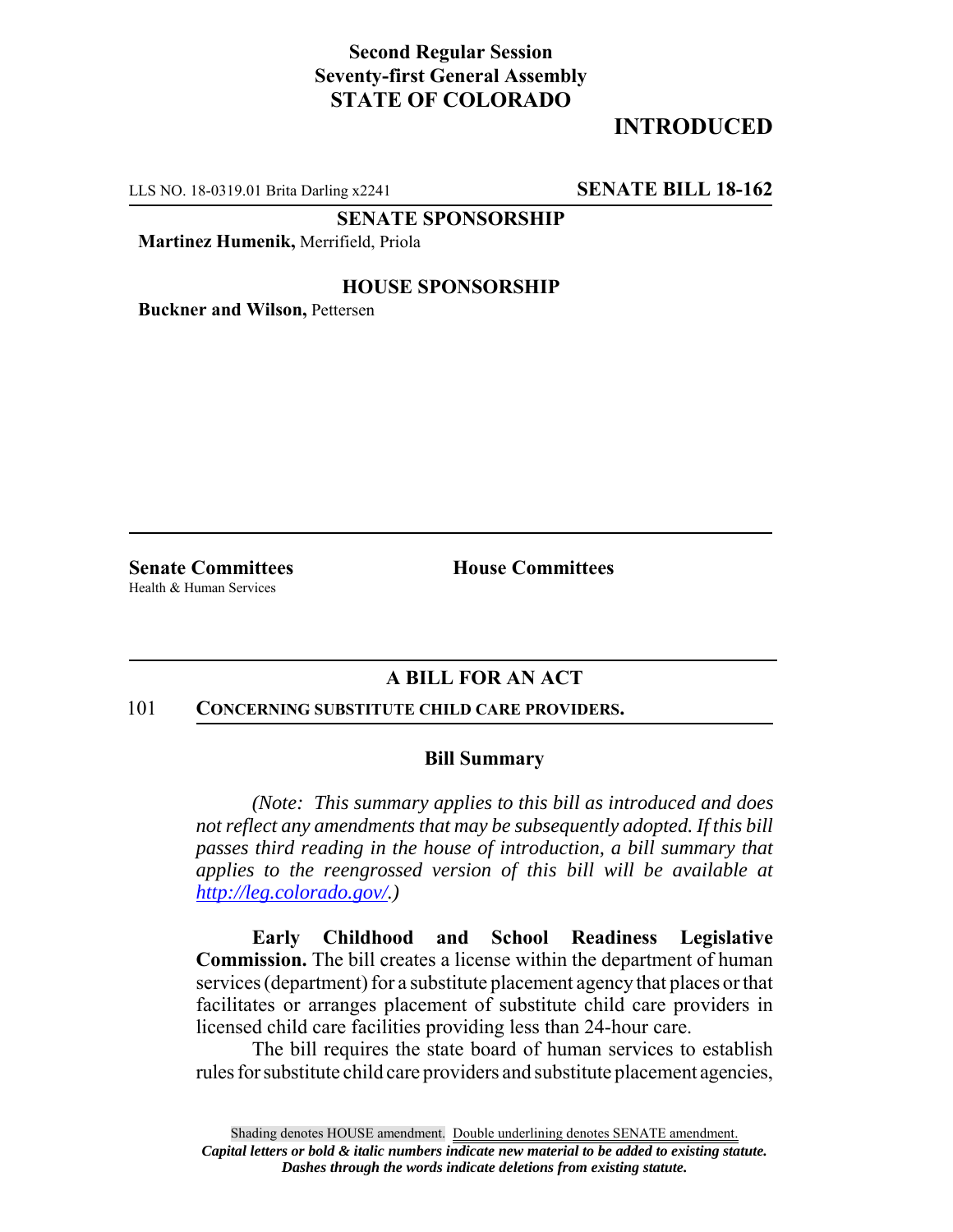including a requirement that substitute child care providers submit to a fingerprint-based criminal history records check and a review of records of child abuse and neglect maintained by the department.

The bill allows the department to establish and collect a fee for licensing substitute placement agencies.

 *Be it enacted by the General Assembly of the State of Colorado:* **SECTION 1.** In Colorado Revised Statutes, 26-6-102, **amend** (37); and **add** (37.5) as follows: **26-6-102. Definitions.** As used in this article 6, unless the context otherwise requires: (37) "Substitute child care provider" means a person who provides temporary care for a child or children in a LICENSED CHILD CARE FACILITY, INCLUDING A CHILD CARE CENTER AND A family child care 9 home. or homes in the absence of the licensed provider for more than fourteen days or one hundred twelve hours in any calendar year. (37.5) "SUBSTITUTE PLACEMENT AGENCY" MEANS ANY CORPORATION, PARTNERSHIP, ASSOCIATION, FIRM, AGENCY, OR INSTITUTION THAT PLACES OR THAT FACILITATES OR ARRANGES PLACEMENT OF SHORT-TERM OR LONG-TERM SUBSTITUTE CHILD CARE PROVIDERS IN LICENSED CHILD CARE FACILITIES PROVIDING LESS THAN TWENTY-FOUR-HOUR CARE. **SECTION 2.** In Colorado Revised Statutes, **repeal and reenact, with amendments,** 26-6-103.3 as follows: **26-6-103.3. Substitute child care providers - substitute placement agency - licensing - rules.** (1) SUBSTITUTE PLACEMENT 21 AGENCIES ARE SUBJECT TO THE REQUIREMENTS OF THIS PART 1. THE STATE DEPARTMENT SHALL LICENSE SUBSTITUTE PLACEMENT AGENCIES TO PLACE OR FACILITATE OR ARRANGE FOR THE PLACEMENT OF SHORT-TERM AND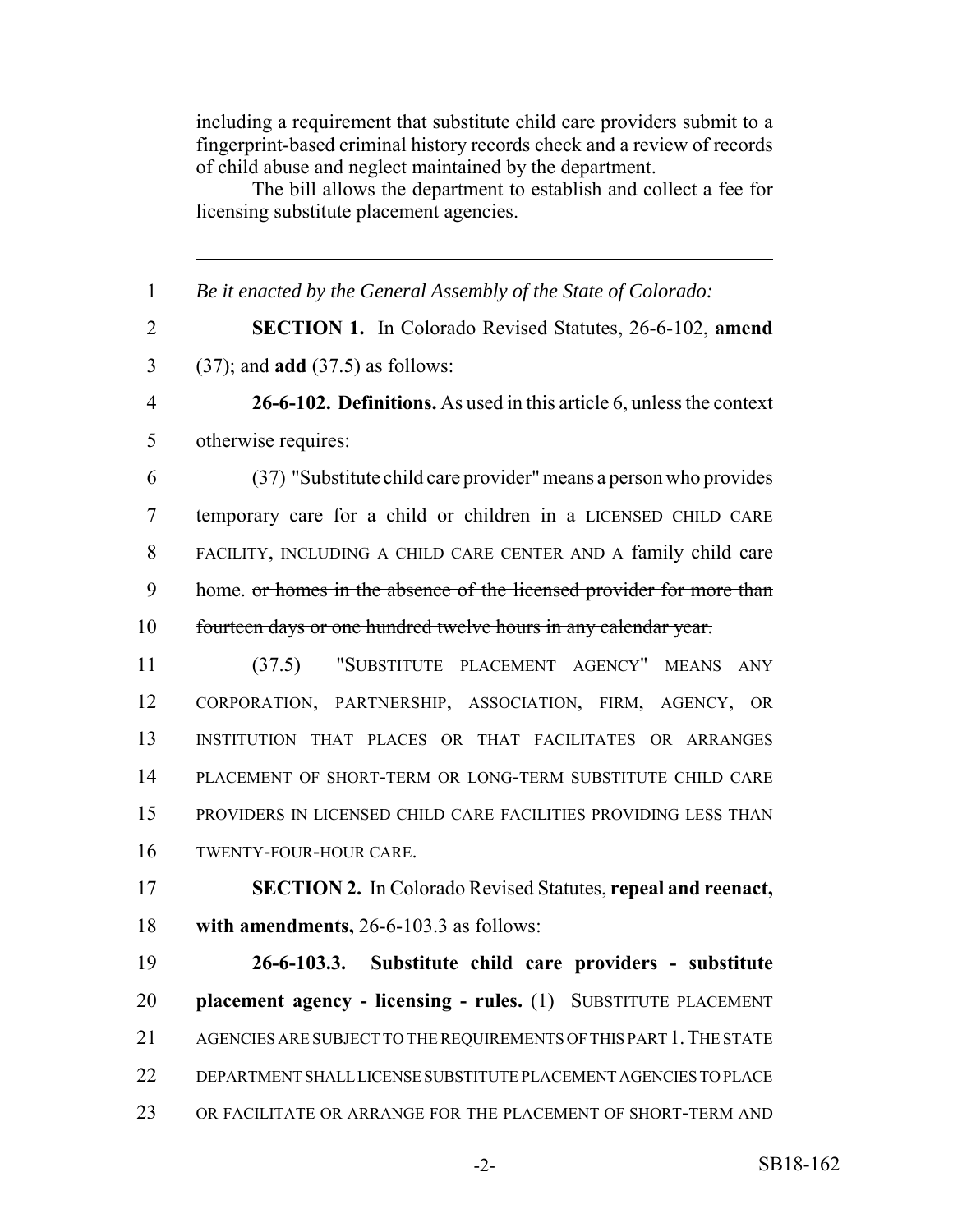LONG-TERM SUBSTITUTE CHILD CARE PROVIDERS IN LICENSED FACILITIES PROVIDING LESS THAN TWENTY-FOUR-HOUR CARE.

 (2) THE STATE BOARD SHALL PROMULGATE RULES FOR SUBSTITUTE PLACEMENT AGENCIES AND SUBSTITUTE CHILD CARE PROVIDERS. AT A MINIMUM, STATE BOARD RULES MUST REQUIRE THAT THE SUBSTITUTE CHILD CARE PROVIDER DEMONSTRATE THAT HE OR SHE HAS THE TRAINING AND CERTIFICATION FOR THE CHILD CARE LICENSE TYPE AND POSITION IN WHICH THE SUBSTITUTE CHILD CARE PROVIDER IS PLACED. PURSUANT TO 9 SECTION 26-6-107 (1)(a)(I)(C), EACH SUBSTITUTE CHILD CARE PROVIDER SHALL PAY FOR AND SUBMIT TO A FINGERPRINT-BASED CRIMINAL HISTORY RECORDS CHECK AND A REVIEW OF THE RECORDS AND REPORTS OF CHILD ABUSE OR NEGLECT MAINTAINED BY THE STATE DEPARTMENT TO DETERMINE WHETHER THE SUBSTITUTE CHILD CARE PROVIDER HAS BEEN FOUND TO BE RESPONSIBLE IN A CONFIRMED REPORT OF CHILD ABUSE OR NEGLECT. THE SUBSTITUTE PLACEMENT AGENCY SHALL NOT PLACE A SUBSTITUTE CHILD CARE PROVIDER WHO IS CONVICTED OF ANY OF THE CRIMES SPECIFIED IN SECTION 26-6-104 (7) OR SECTION 26-6-108.

 **SECTION 3.** In Colorado Revised Statutes, 26-6-105, **amend** 19 (1)(a)(IX) and (1)(a)(X); and **add** (1)(a)(XI) as follows:

 **26-6-105. Fees - when original applications, reapplications, and renewals for licensure are required - creation of child care licensing cash fund.** (1) (a) The state department is hereby authorized to establish, pursuant to rules promulgated by the state board, permanent, time-limited, and provisional license fees and fees for continuation or renewal, whichever is applicable, of a license for the following types of child care arrangements:

27  $(IX)$  Specialized group facilities; and